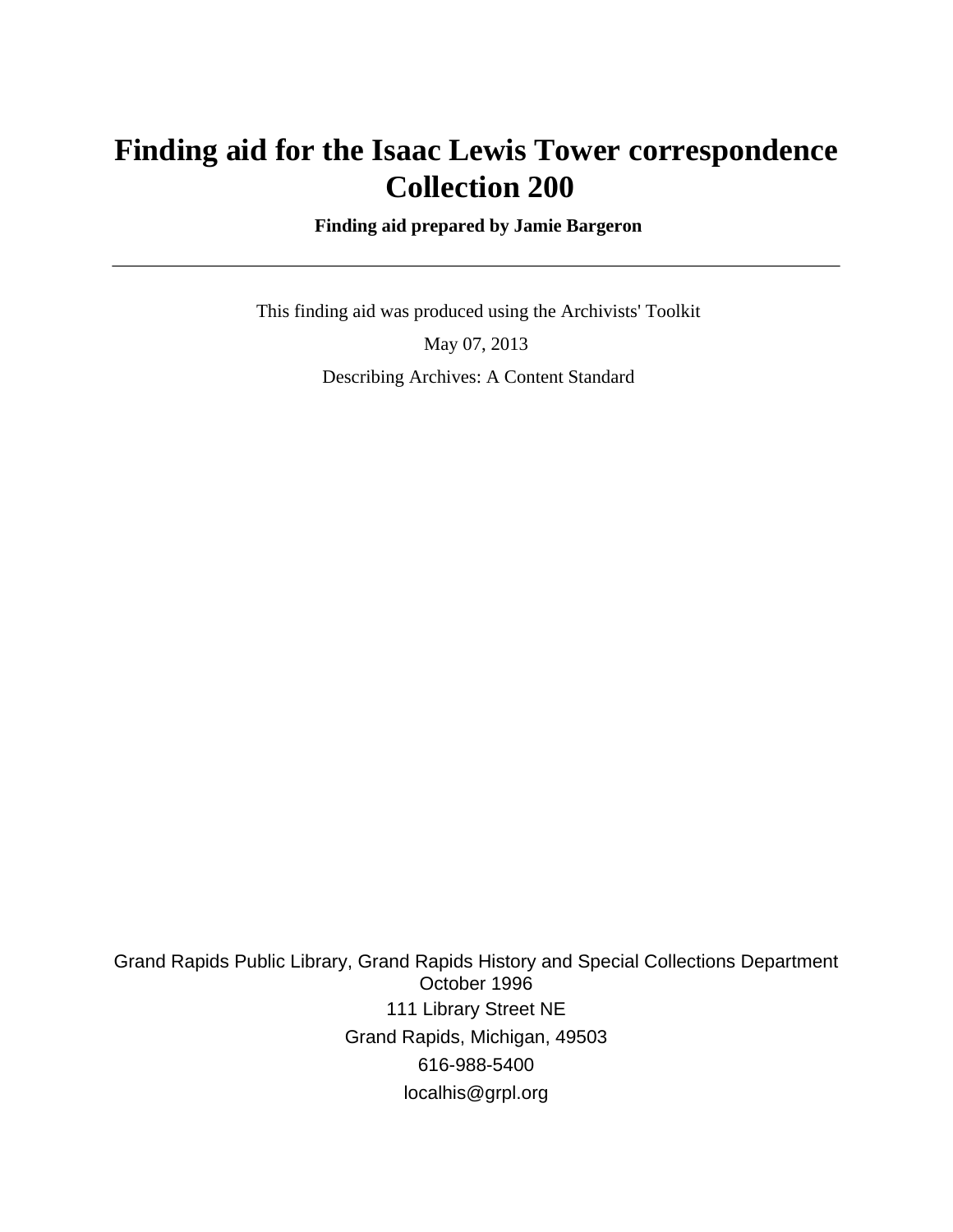## **Table of Contents**

 $\overline{\phantom{a}}$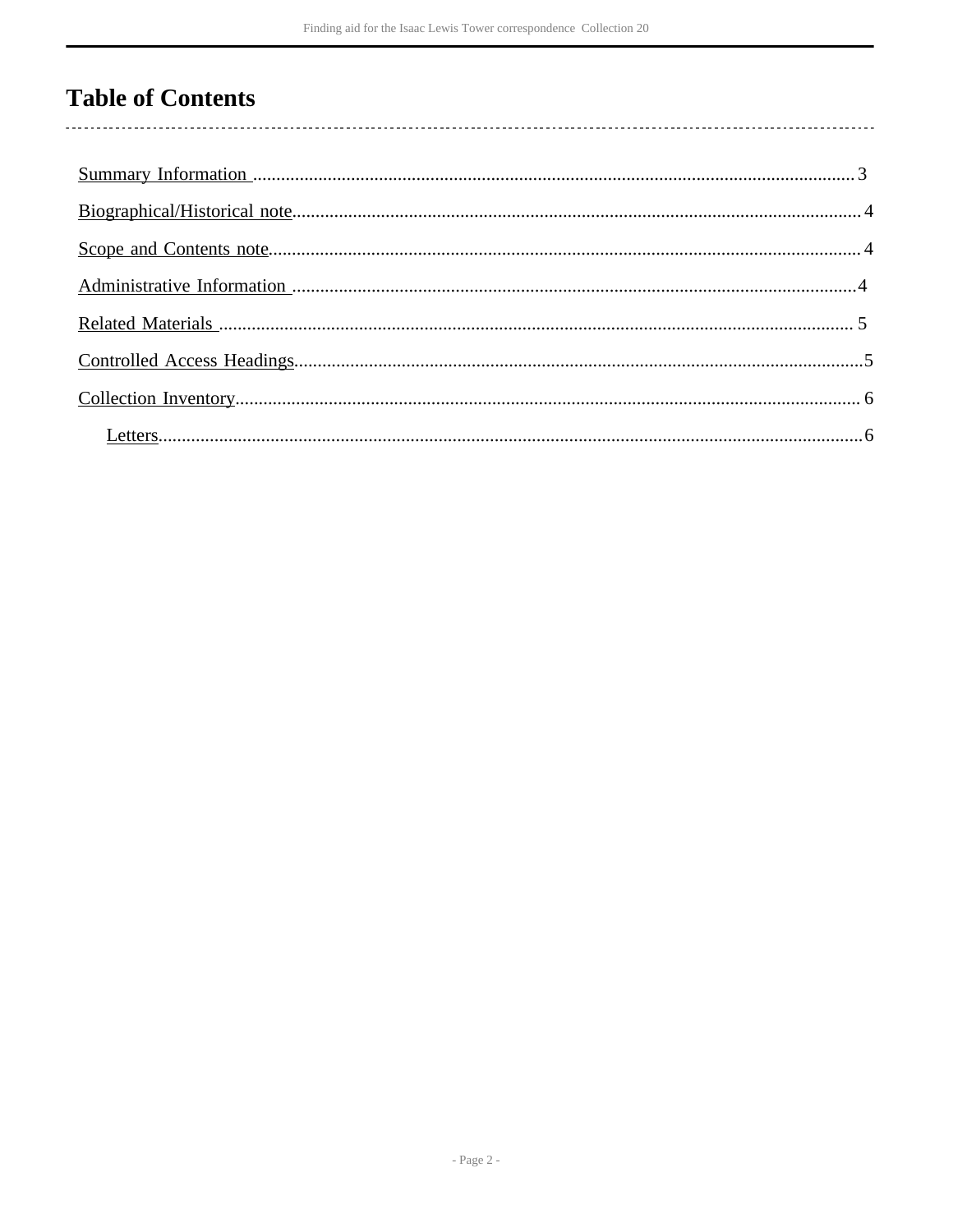# <span id="page-2-0"></span>**Summary Information**

| <b>Repository</b>          | Grand Rapids Public Library, Grand Rapids History and Special<br><b>Collections Department</b>                                                                                                                                                                                                                                                                                                                                                                                                                                                                                                                                                                                                                                                                                                                                                                             |
|----------------------------|----------------------------------------------------------------------------------------------------------------------------------------------------------------------------------------------------------------------------------------------------------------------------------------------------------------------------------------------------------------------------------------------------------------------------------------------------------------------------------------------------------------------------------------------------------------------------------------------------------------------------------------------------------------------------------------------------------------------------------------------------------------------------------------------------------------------------------------------------------------------------|
| <b>Creator - Collector</b> | Tower, Isaac Lewis, b. 1842                                                                                                                                                                                                                                                                                                                                                                                                                                                                                                                                                                                                                                                                                                                                                                                                                                                |
| <b>Title</b>               | Isaac Lewis Tower correspondence                                                                                                                                                                                                                                                                                                                                                                                                                                                                                                                                                                                                                                                                                                                                                                                                                                           |
| Date [inclusive]           | 1863-1865                                                                                                                                                                                                                                                                                                                                                                                                                                                                                                                                                                                                                                                                                                                                                                                                                                                                  |
| <b>Extent</b>              | 0.21 Linear feet One box                                                                                                                                                                                                                                                                                                                                                                                                                                                                                                                                                                                                                                                                                                                                                                                                                                                   |
| Language                   | English                                                                                                                                                                                                                                                                                                                                                                                                                                                                                                                                                                                                                                                                                                                                                                                                                                                                    |
| <b>Abstract</b>            | Photocopied letters to Isaac Lewis Tower, a soldier with the 13th<br>Michigan Infantry Regiment during the Civil War. Tower was wounded at<br>Chickamauga in 1863, and returned home after being captured and paroled<br>in 1864. Topics include his brother, George Tower's, death; attitudes<br>toward Confederate sympathizers and daily life during the war. Another<br>group of letters reflect daily life at home and women's opinions about the<br>war. Also, there are letters from soldiers of the 13th Regiment to Isaac<br>after he was discharged, which discuss the feelings of soldiers towards<br>the war, their officers and the times between battles. The final group of<br>letters are from Eustace Tower, a younger cousin of Isaac Lewis, who was<br>stationed in Washington, DC, where he participated in the hunt for John<br>Wilkes Booth in 1865. |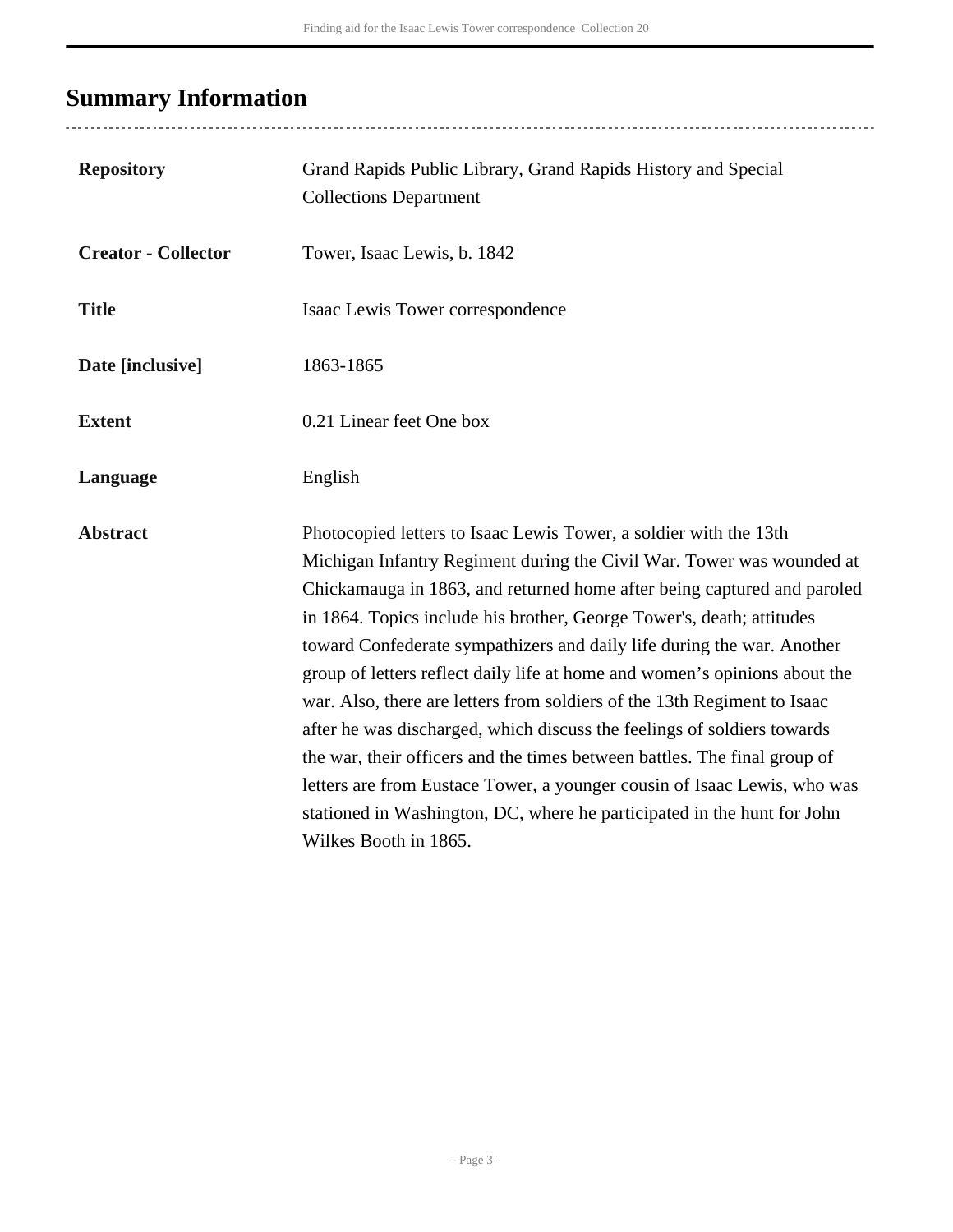## <span id="page-3-0"></span>**Biographical/Historical note**

Isaac Lewis Tower was born in 1842 in Albany, New York, while the family was en route from Vermont to Michigan. The family has resided in Oakfield Township in Kent County, Michigan since this time. Isaac joined the 13th Michigan Infantry Regiment in 1861 at age 18 with his father, Samuel, who was 42, and his brother, George, who was 16. Samuel Tower resigned because of poor health and George was killed at the Battle of Stones River in January 1863. Isaac was wounded at Chickamauga in September, 1863. At this time he was captured and later paroled. Tower returned home to Oakfield Township in April 1864 after having spent four months at a Detroit hospital recovering from his wounds.

### <span id="page-3-1"></span>**Scope and Contents note**

Consists of photocopies of 64 letters sent to Isaac Lewis Tower from 1863 through 1865. Letters are from his father, Samuel Tower, after he returned home to Oakfield Township and cover topics like George Tower's death, attitudes toward Confederate sympathizers known as Copperheads and daily life during the war.

Another group of letters are from the female relatives of Isaac Tower which also reflect daily life at home and women's opinions about the war. Also, there are letters from soldiers of the 13th Regiment to Isaac after he was discharged. These letters express the feelings of soldiers towards the war, their officers and the times between battles. The final group of letters are from Eustace Tower, a younger cousin of Isaac Lewis, who was stationed in Washington DC, where he participated in the hunt for John Wilkes Booth in 1865 after President Lincoln's assassination.

### <span id="page-3-2"></span>**Administrative Information**

#### **Publication Information**

Grand Rapids Public Library, Grand Rapids History and Special Collections Department October 1996

#### **Immediate Source of Acquisition note**

Sue Conklin, January 1996, accession number 1996.031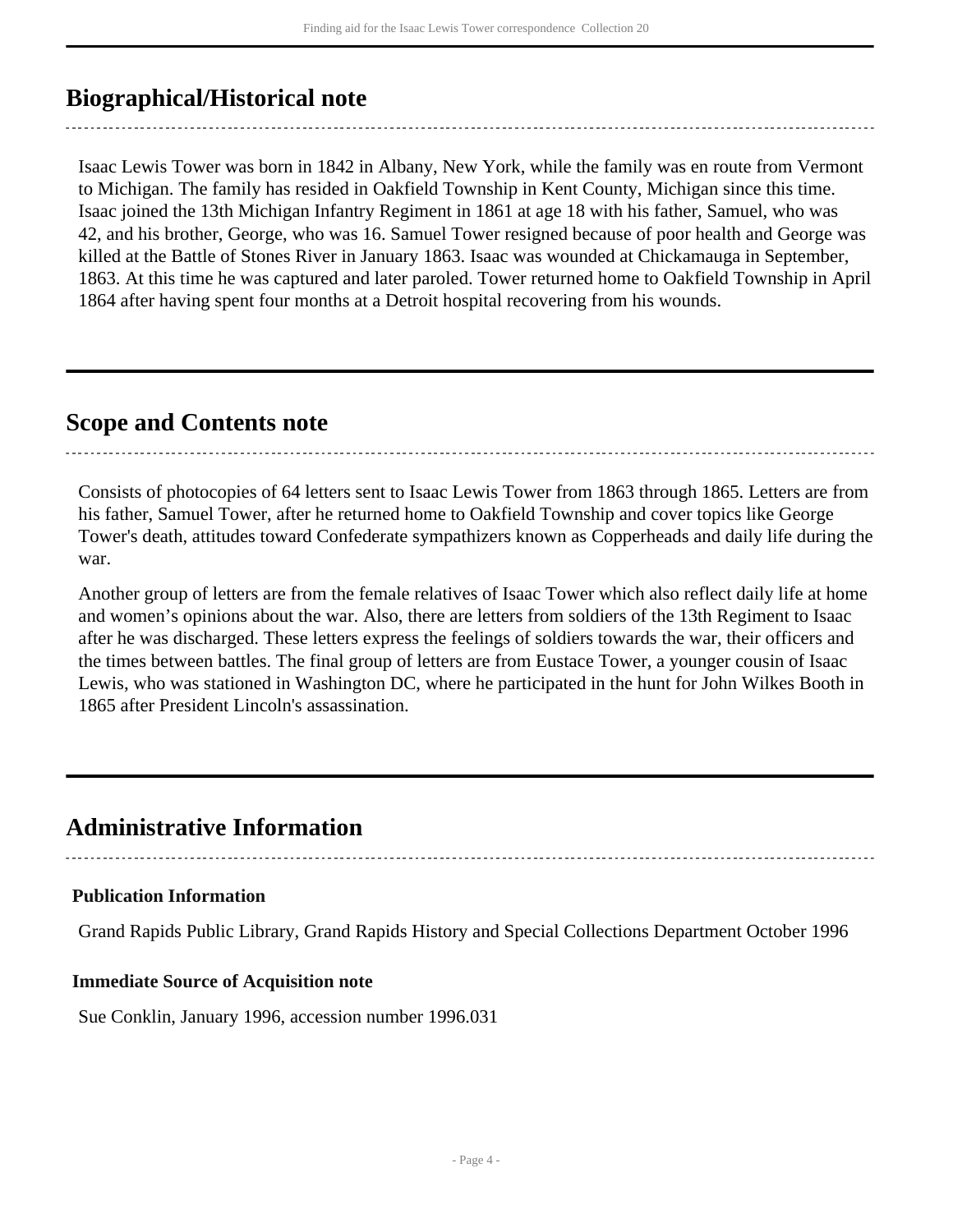## <span id="page-4-0"></span>**Related Materials**

 $\overline{a}$ 

ă.

#### **Related Archival Materials note**

See also Collection 242, GRPL Civil War Documents Collection

## <span id="page-4-1"></span>**Controlled Access Headings**

#### **Genre(s)**

• letters (correspondence)

#### **Geographic Name(s)**

• United States -- History -- Civil War, 1861-1865 -- Personal narratives